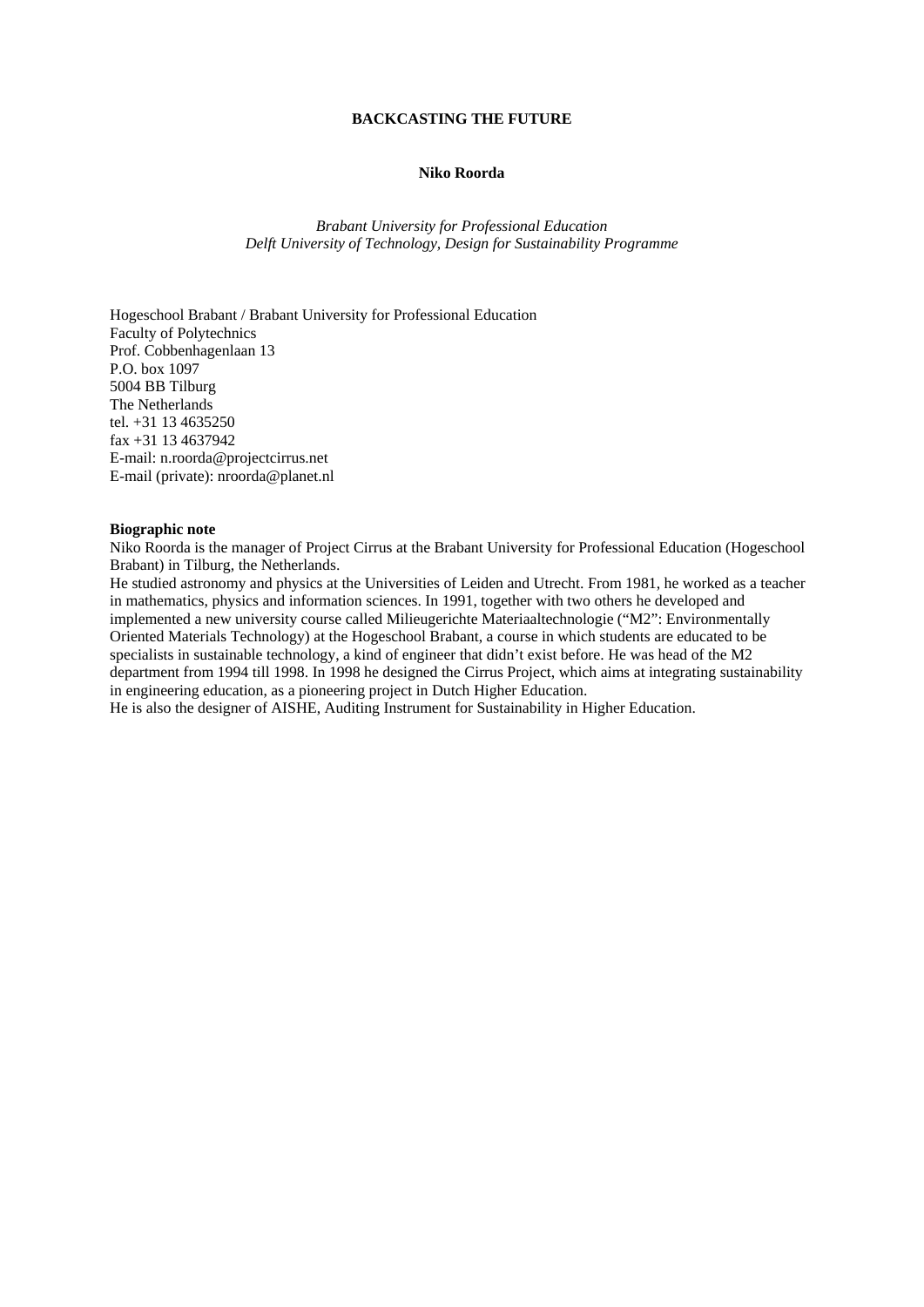# **Abstract**

In this article, sustainable development will be discussed, and it will be explained why the eco efficiency will have to be raised with a factor of 20. This can be realised through three trajectories: product improvement, product innovation and system innovation.

The relation with strategic decision making will be shown, and the concept of "consequence period" will be introduced. As an example, a transportation system in a large city will be discussed.

The method of "backcasting" will be explained, and the consequences of long term sustainable development for the mission definition of companies.

## **Keywords:**

backcasting, company mission, consequence period, eco efficiency, innovation, transportation.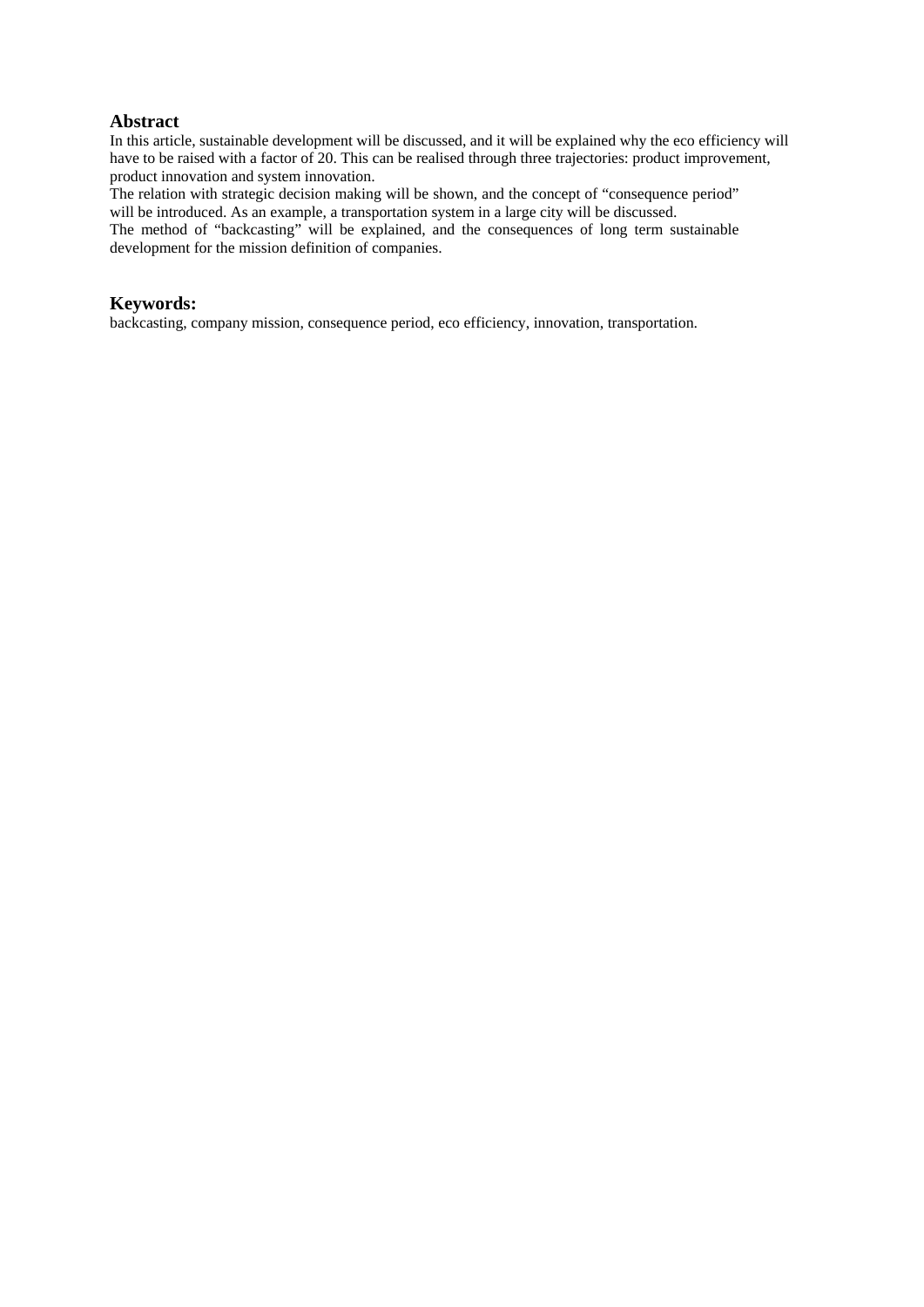# **1. Sustainable development**

### *1.1. Factor 20*

The control challenge of the 21st century - the theme of the session – is primarily a matter of making the right decisions. The 21st century will be a crucial era in the history of mankind: if we succeed in taking the right decisions, we will be able to create a world in which the inhabitants – *all* inhabitants - can live on a fairly high standard of living (see WCED, 1972).

In order to show how enormous the challenge is that lies ahead, let's have a look at some major developments that will come about in the new century.

In the first place: no doubt, the world population will about double, in the next 40 years. At the same time, it will be necessary to reduce the global environmental strain; it is estimated that this strain should be halved. So, the efficiency with which we make use of the environment and of our resources, the *"eco efficiency"*, will have to be improved by a factor of four. A description of this can be found in Weizsäcker (1997).

If you take another aspect in consideration, things are even more complicated. If we want to reach real sustainable development, the countries in the third world will need a rather large economical growth, in order to reach an acceptable standard of living. In the meanwhile, the developed countries will probably have an annual economical growth of a few percents. Together, this implies that the environmental impact will grow about fivefold.

The situation can be shown in a formula designed by Barry Commoner:

$$
ee = \frac{N \times P}{S}
$$

In this formula, the *N* stands for the world population; *P* is the average *Prosperity* per person (a measure for the global economical growth); and *S* means the global environmental *Strain*. *ee* is the *eco efficiency*.

Now, look at the period of 2000 till 2040. In this period, N will double and P will probably grow fivefold. If we want to succeed in halving the environmental strain, it means that we have to improve the eco efficiency by a factor of 20 (see: Jansen, 1997).

#### *1.2. Product improvement*

Certainly, this will not be an easy task. Much of it will have to be achieved by technological means.

Up till now, sustainable development through technological means usually consists of product improvements. To name only a few: the car catalyser is an example, as well as heat isolation of buildings and reduced energy usage of household equipment. In industrial processes, such improvements may be achieved by recycling waste and by an improved energy management.

In fact, these improvements can all be realised with existing technology, so nothing revolutionary will be needed. It is mainly a matter of good housekeeping and of using common sense.

Improvements like these will certainly enable us to raise the eco efficiency. It won't even take much time: the typical period in which good results can be made are 3 to 5 years. However, the effect is not enough: the efficiency will be raised by 30%, 50% or even be doubled: interesting, but in no way enough.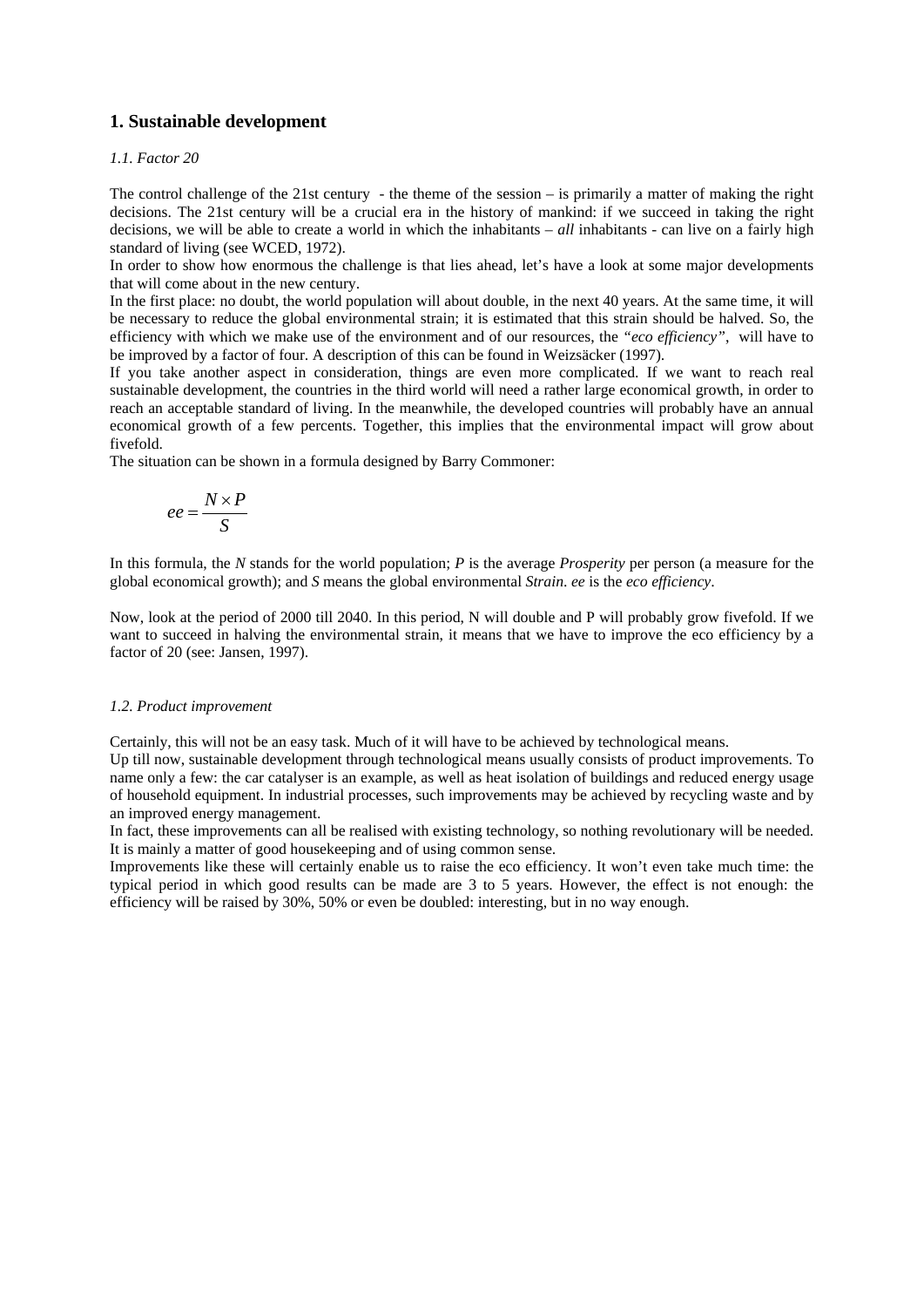#### *1.3. Product innovation*

Better results can be reached by completely redesigning and replacing existing products. Examples of such product innovations are: heat storage in factories; and the so-called "hypercar", which is now being developed. Success depends on the development of the necessary new technologies. Since large investments are needed, it will take more time: something in the order of 10 years.



*Fig. 1. The three trajectories towards factor 20* 

Innovations like these will enable us to raise the eco-efficiency with a factor of about 3 to 5. Although much better than mere improvement of existing products, this is still not good enough.

## *1.4. System innovation*

If we really are to get to the factor 20, then something more drastically is needed. It is not only products and processes that have to be redesigned; in fact, the whole structure which those products and processes are part of, will have to be redesigned (see fig. 1).

For instance, the traffic system of goods nowadays depends considerably on transport by trucks. The ecoefficiency of this is very low. Much better already is the transportation by railroad. However, replacing trucks by railroads doesn't realise a factor of 20.

This transportation problem has been investigated in a number of projects. One of them is the Dutch STD programme ("Sustainable Technological Development": see Jansen, 1997). One of the conclusions of this investigation was, that the desired factor 20 in transportation can be reached by making a network of tunnels, in which small trains transport goods (together with other alterations of the system). Of course, this system will be completely automated.

Another example of a goal that can be reached is the development of industrial plants that don't take any energy from outside: the so-called "zero energy plants".

Of course, for developments like these a lot of new technologies are necessary. Because of this, and because of the large investments that are needed, the time scale for this changes is in the order of several decades.

# **2. Consequence periods**

Back to the control challenge of the 21st century. In order to make sound decisions meeting the needs of the 21st century, it is essential to keep the three trajectories towards sustainable development in mind:

| short term:       | product improvement |
|-------------------|---------------------|
| middle long term: | product innovation  |
| long term:        | system innovation   |

Unfortunately, it is all too easy to forget this. As an example, the situation in a large Dutch city will be discussed. In this city, in 1999 the local government decided it wanted to develop a Sustainable Development Policy Plan. One of the items that was investigated was the transportation of goods through the city. In this city, there are several industrial areas; there is a harbour and a train station. All of the goods traffic takes place by trucks.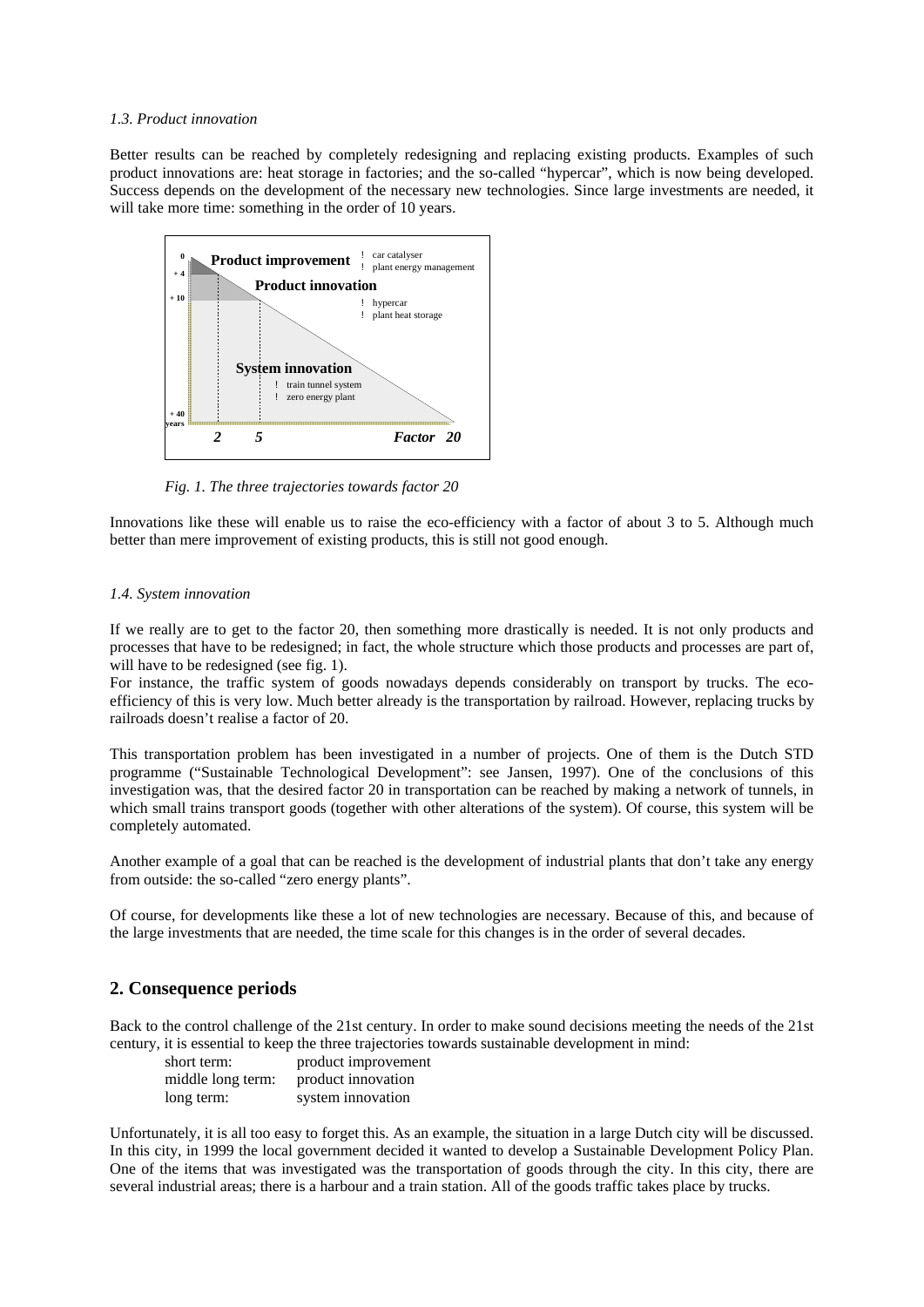

*Fig. 2. The city map with the planned new railroad* 

Aiming at improving the environmental impact, it was decided that a railroad was to be constructed linking the industrial areas, the harbour and the station. (see fig. 2).

Superficially, this seems a good decision. However, something crucially important went wrong.

What this local government didn't take into consideration was the **consequence period** of the decision. A railroad is not to be constructed for a period of only five or ten years. A new railroad takes a lot of investments. Besides, it has many other consequences, for instance: destruction of houses; alteration of the road structure. So, the decision to construct a railroad has consequences for at least 50 years, perhaps even 100.

This period is at least as long as the time scale available to realise the factor 20. The construction of the railroad by no way realises this factor; so the decision simply can't be good.

During those 50 years, probably other cities will start drilling the tunnels for an underground goods traffic system. So, within 20 or 30 years the city will lag behind, having a railroad which hasn't yet been paid off; which doesn't contribute enough to sustainable development; and which cannot be removed in the next decades, because there won't be investment money for a whole new transportation system.

It wouldn't have been difficult for this city to make a better decision. Instead of the railroad, a tunnel with the same track could have been planned and realised by the year 2010. After that, new lines could have been realised in the next decade (see fig. 3), followed by even more tunnels – reaching individual shopping malls, hospitals, hotels etc. – and intercity connections, somewhere around 2040 (see fig. 4).



*Fig. 3. A tunnel system in 2020*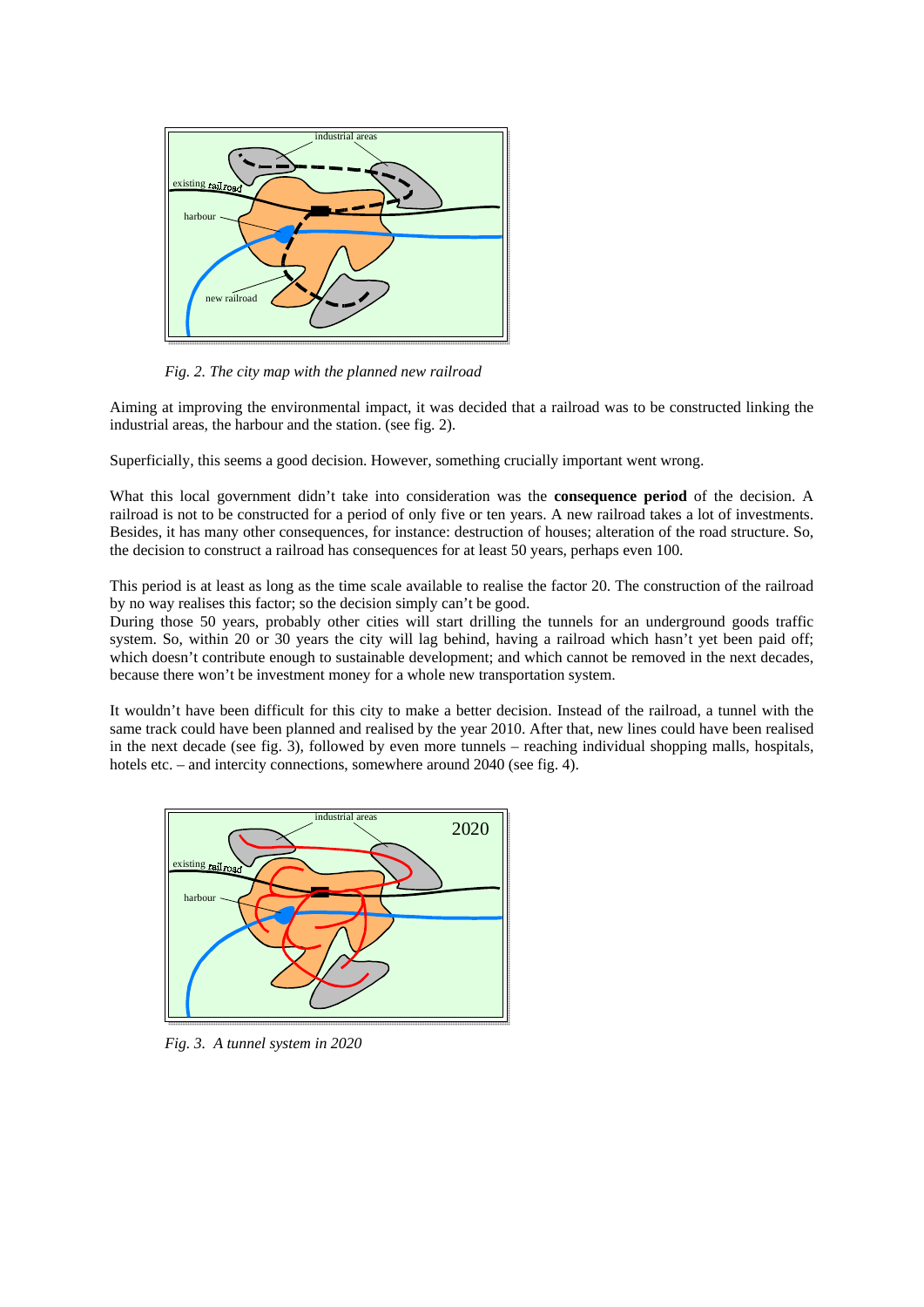

*Fig. 4. The same tunnel system in 2040: many more lines; and intercity connections.* 

The error made by the local government is: on the short term the decision seems to be a good one, since an improvement of the eco-efficiency is realised. The impact of the decision, however, is much larger than the local government is aware of: they didn't ask themselves what the value of the decision would be after several decades.

So, the conclusion must be:

*A decision can only be a good one If it is to be expected that People will still be happy with it At the end of it's consequence period.* 

# **3. Backcasting**

This decision making principle is quite easy to understand; but it is not so easy to realise it in practice. How does one decide whether people after 40 years or more will be happy with decisions we take now? Of course, it is impossible to be certain about that. But still, it is possible to make a sound guess. The way in which this can be done has become known as "backcasting" (see fig. 5).



*Fig. 5. Backcasting as a way of making decisions* 

In contrast with "forecasting", backcasting doesn't have the intention of trying to tell what the future will look like: backcasting is *not* prophesying.

Instead, using the information now available, a vision is developed about what the future (in, say, 40 years), would have to look like in order to consider it (now) as a desirable world (then). This vision can be worked out in detail, including technological aspects, based upon the thought of sustainable development. For instance, elements could be: chemical industry based on renewable materials (plants, not oil); an agricultural and food system that doesn't deplete the soil; no atmospheric disturbance; 100% reuse or recycling of metals; no landfill; etcetera. And of course, a transportation system that doesn't cause traffic jam, noise, disturbance of the landscape and emissions to the atmosphere.